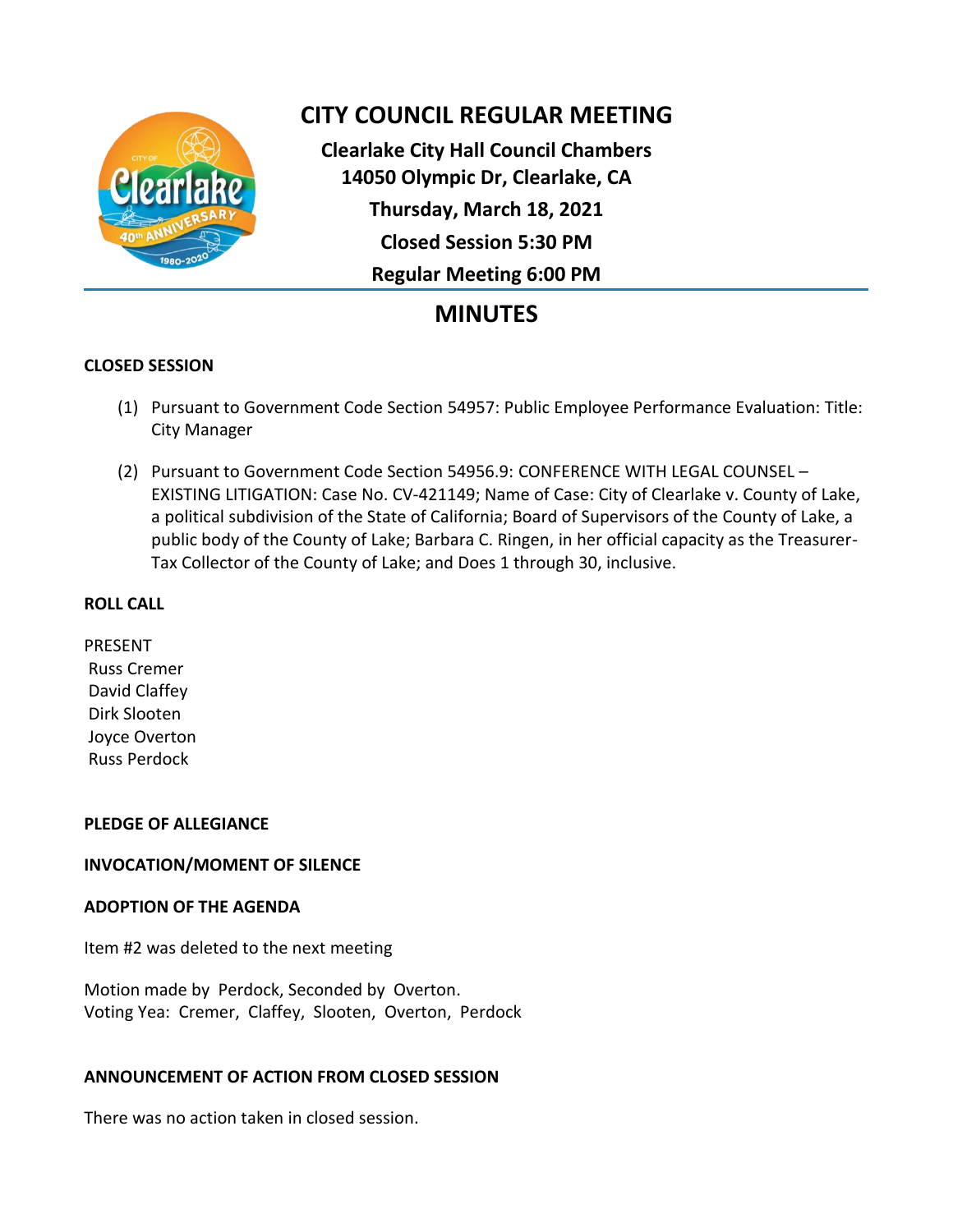### **PRESENTATIONS**

- 1. Presentation of March's Adoptable Dogs
- 2. Presentation of Update on the Hope Center

This item was deleted from the agenda.

#### **PUBLIC COMMENT**

Bruno Sabatier spoke regarding the animal control officer recruitment and about the great changes in the department.

## **CONSENT AGENDA**

Motion made by Cremer, Seconded by Claffey.

Voting Yea: Cremer, Claffey, Slooten, Overton, Perdock

- 3. Adoption of the 10th Amendment to the FY 2020-21 Budget (Resolution 2020-27) Appropriating Cannabis Equity Grant Funding; Resolution No. 2021-15 Recommended Action: Adopt resolution.
- 4. Minutes of the February 4, February 18, and March 4, 2021 Meetings Recommended Action: Receive and file
- 5. Warrants Recommended Action: Receive and file
- 6. Minutes of the February 10, 2021 Lake County Vector Control District Board Meeting Recommended Action: Receive and file
- 7. Award of contract for the Traffic Signal Relocation Project Recommended action: Authorize the City Manager to execute a contract with DC Electric Group, Inc. for a not to exceed amount of \$91,980.00.
- 8. Adoption of the 11th Amendment to the FY 2020-21 Budget (Resolution 2020-27) Appropriating Funding for Traffic Signal Work and the Airport Road Project; Resolution No. 2021-17 Recommended Action: Adopt resolution.

#### **PUBLIC HEARING**

9. Consider Amending Chapter 18-18, Section 18-18.040 (Use Regulations), Table 6 of the Clearlake Municipal Code (CMC) to allow "Self-Storage" Facilities in the "RR" Rural Residential and "MUX" Mixed Use Zoning Designations upon securing a Conditional Use Permit Recommended Action: Hold First Reading of Ordinance No. 251-2021 Amending Section 18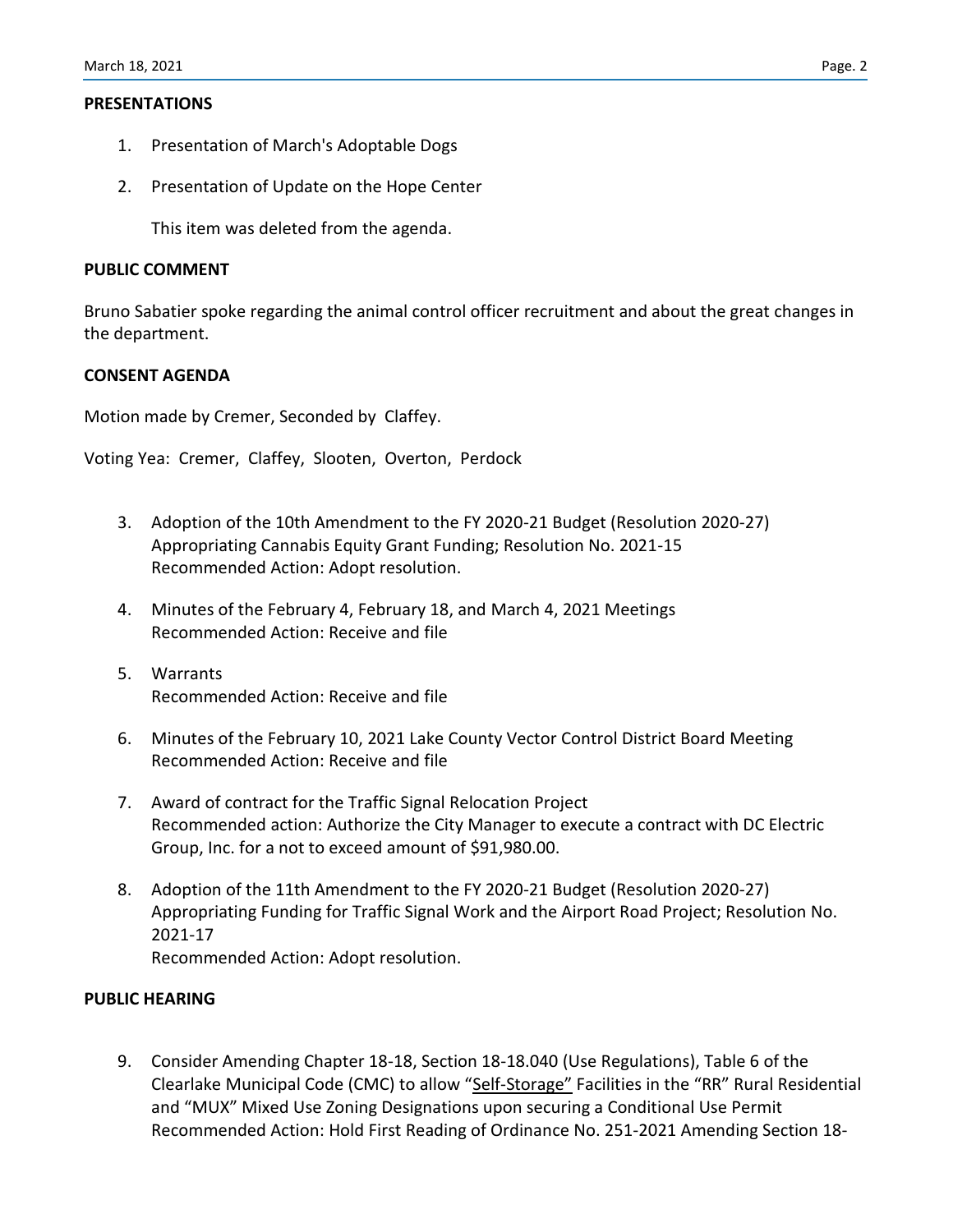18.040 of the Clearlake Municipal Code, read by title only, waive further reading and schedule the second reading and adoption for April 1, 2021

Staff report by City Manager Flora

Public Hearing opened at 6:15 p.m.

Cheryl Sullivan submitted comments against the ordinance.

Valery Beswick submitted comments against the ordinance.

David Goolsbee submitted comments against the ordinance.

Vicki Crystal submitted comments against the ordinance.

Barbara Christwitz submitted comments against the ordinance.

Dave Hughes submitted comments against the ordinance.

Vicki Crystal spoke against the ordinance.

Public Hearing was closed at 6:26 p.m.

There was no action on this item.

#### **BUSINESS**

10. Second Extension of Emergency Ordinance No. 241-2020 Establishing a Moratorium on Industrial Hemp Cultivation in the City Recommended Action: Second Extension of Emergency Ordinance No. 241-2020: An Urgency Ordinance Establishing a Moratorium on Industrial Hemp Cultivation in the City (Four-Fifths Vote Required)

City Attorney Jones gave the staff report.

Motion made by Overton, Seconded by Cremer. Voting Yea: Cremer, Claffey, Slooten, Overton, Perdock

11. Approval of Updated Salary Ranges for the Police Trainee Position and the Finance Director Position and Adoption of Updated Salary Schedule; Resolution No. 2021-16 Recommended Action: Approve updated salary ranges and salary schedule and adopt resolution

Administrative Services Director/City Clerk Swanson gave the staff report.

Motion made by Cremer, Seconded by Perdock. Voting Yea: Cremer, Claffey, Slooten, Overton, Perdock